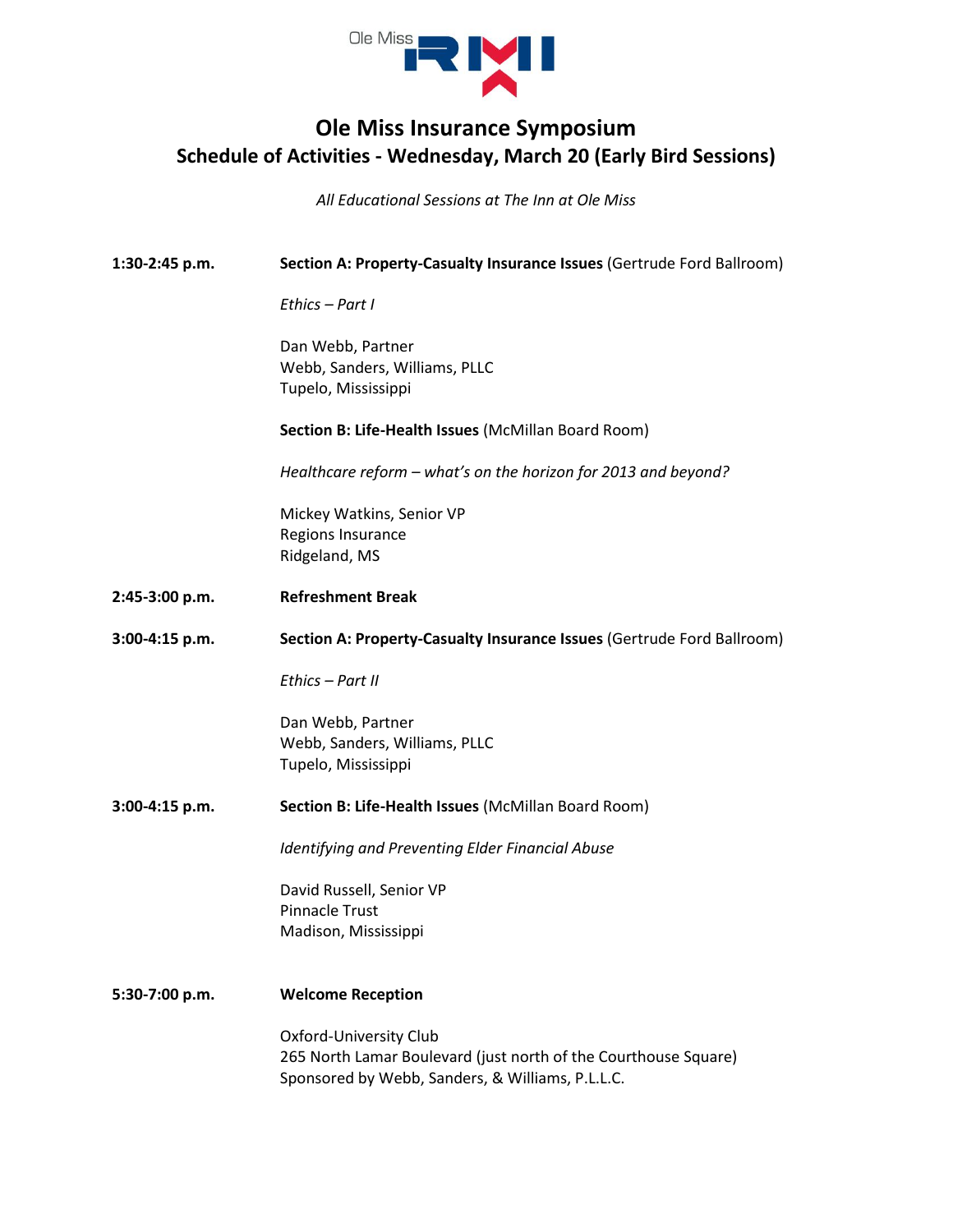

## **Ole Miss Insurance Symposium Schedule of Activities - Thursday, March 21**

*All Educational Sessions at The Inn at Ole Miss*

- **7:30-8:10 a.m. Registration & Continental Breakfast**
- **8:10-8:30 a.m. Welcome Session** (Gertrude Ford Ballroom)

Mike Chaney, Commissioner, Mississippi Insurance Department, Jackson, Mississippi

**8:30-9:20 a.m. The Impact of Recent Legislation on the Insurance Industry** (Gertrude Ford Ballroom)

> Terry Headley, SMD Managing Partner Headley Financial Group La Vista, Nebraska

- **9:20-9:30 a.m. Refreshment Break**
- **9:30-10:20 a.m. Property-Casualty Industry Perspective** (Gertrude Ford Ballroom)

Tom Van Berkel, Chief Executive Officer The Main Street America Group Jacksonville, Florida

**9:30-10:20 a.m. After the Cliff - Life Insurance in a Post-Fiscal Cliff Environment** (McMillan Boardroom)

> Chris Greis, President and Founder Leaders Partners, Inc. North Barrington, Illinois

**10:20-10:30 a.m. Refreshment Break**

**10:30-11:20 a.m. Opportunities and Challenges for Agencies in 2013** (Gertrude Ford Ballroom)

Introducer and Moderator: Van E. Hedges, President, Southern Insurance Consulting, Corinth, Mississippi Panelists: Clinton Graham, President, Independent Insurance Agents of Mississippi, Flowood, Mississippi John B. Sneed, President, Stewart Sneed Hewes, Gulfport, Mississippi Dudley Wooley, Chief Executive Officer, Ross & Yerger, Jackson, Mississippi